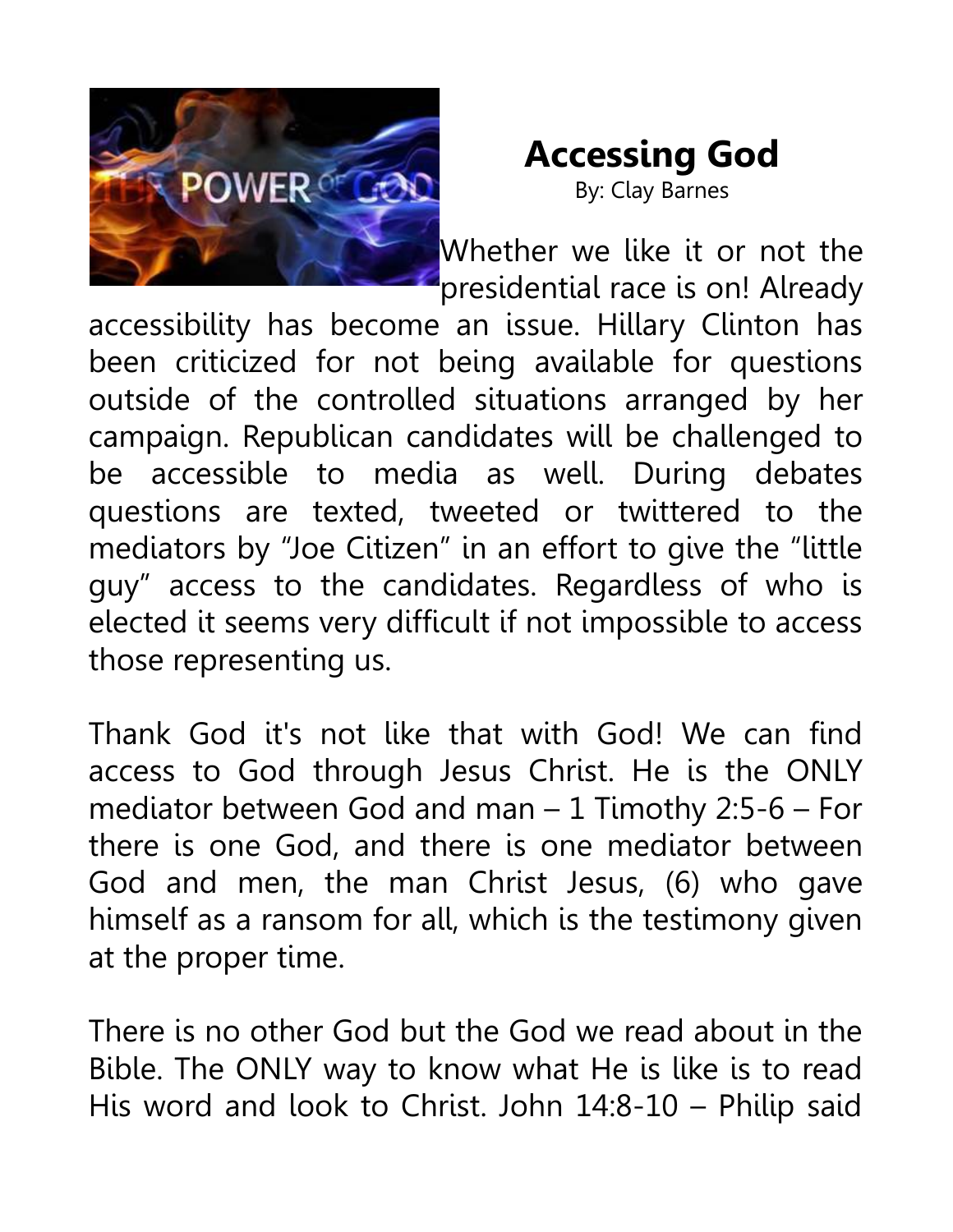to him, "Lord, show us the Father, and it is enough for us." (9) Jesus said to him, "Have I been with you so long, and you still do not know me, Philip? Whoever has seen me has seen the Father. How can you say, 'Show us the Father'? (10) Do you not believe that I am in the Father and the Father is in me? The words that I say to you I do not speak on my own authority, but the Father who dwells in me does his works.

Looking to Jesus is the ONLY way to see God as well as the ONLY way to COME TO GOD. John 14:6-7 – Jesus said to him, "I am the way, and the truth, and the life. No one comes to the Father except through me. (7) If you had known me, you would have known my Father also. From now on you do know him and have seen him."

When Jesus said, "I am the way, and the truth, and the life...." He excludes all other ways people say they can access the one and only Father in heaven. Some people in their own wisdom find this statement from Jesus too exclusive and too narrow and therefore set it aside for their own personal belief. Jesus also said – Matthew 7:13-14 "Enter by the narrow gate. For the gate is wide and the way is easy that leads to destruction, and those who enter by it are many. (14) For the gate is narrow and the way is hard that leads to life, and those who find it are few.